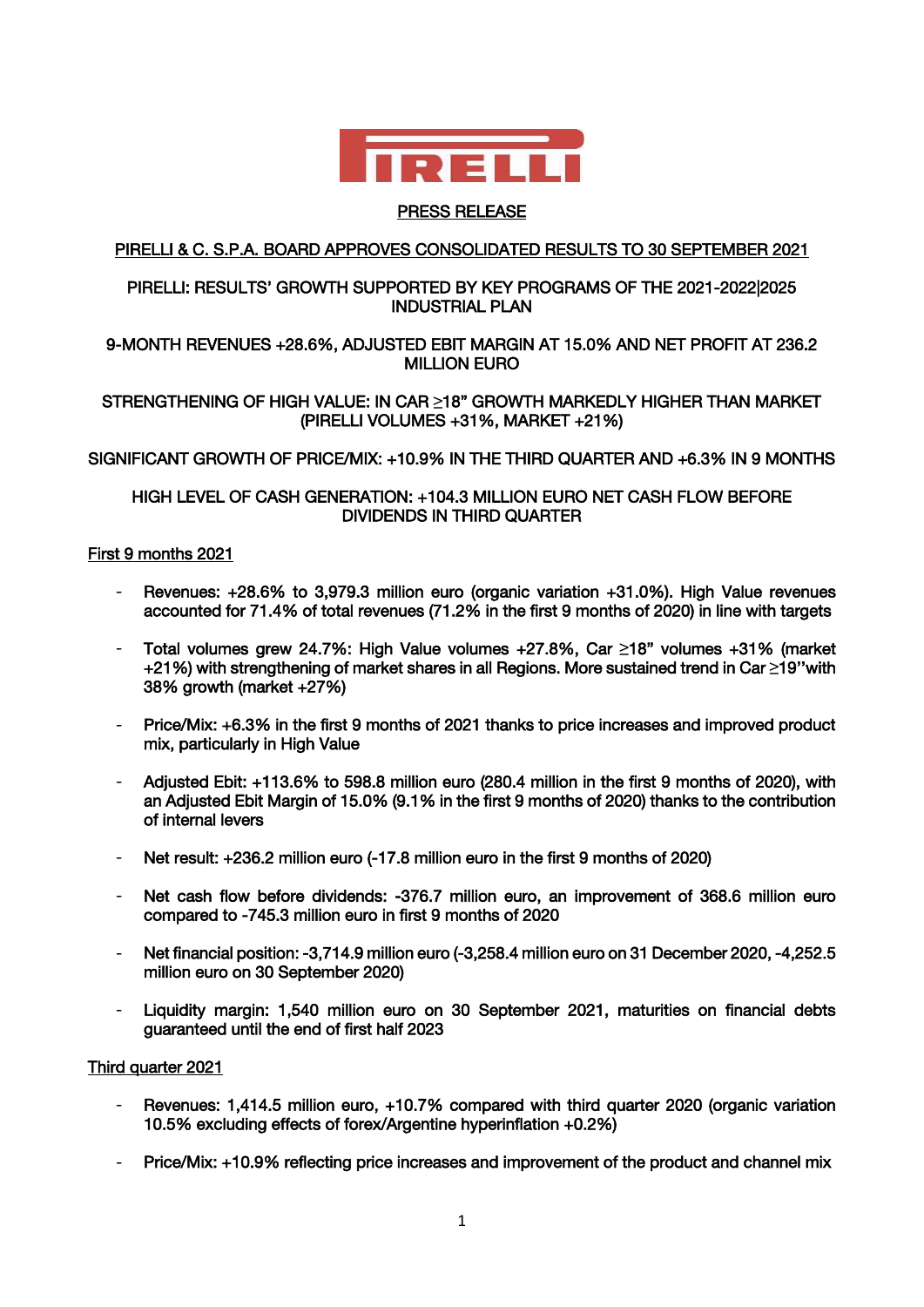- Volumes: -0.4%, High Value +1.8% (Car **≥**18" grew +4% compared with market's -2%, Standard volumes -2.6%, in the context of a weakening market (total car tyre demand -5% because of the effect of the chip crisis on car production and new lockdown measures in Apac)
- Adjusted Ebit: 221.4 million euro (213.7 million euro in third quarter 2020), Adjusted Ebit Margin 15.7%, in line with second quarter margin
- Net result: +24.7% to 104.6 million euro (+83.9 million euro in third quarter 2020)
- Net cash flow before dividends: +104.3 million euro, a marked improvement compared with +12.2 million in third quarter 2020

\*\*\*

- Approved syndicated line of 1.6 billion euro to optimize debt profile
- Giorgio Luca Bruno nominated manager with responsibility for the preparation of the Company's accounting documents

#### 2021 TARGETS

- Upward revision of revenue and cash generation targets, all other 2021 targets confirmed
- Revenues expected at between ~5.1 and ~5.15 billion euro, (follows upward revision in August to between ~5.0 and ~5.1 billion euro), with volumes expected at between ~+14% and ~+15% (in line with the previous indication which was revised up in August)
- Marked improvement in price/mix to  $~+7\%$  (follows upward revision of target in August to between  $+4.5%$  and  $+5%$
- Adjusted Ebit Margin confirmed at between  $\sim$  15% and  $\sim$  15.5% (follows upward revision in August)
- Net cash generation before dividends improving to between  $\sim$ 390 and  $\sim$ 410 million euro (in August the targets had been revised up to between ~360 and ~390 million euro)
- Investments confirmed at ~330 million euro
- Net financial position confirmed at <3 billion euro (follows improved revision in August)

Milan, 11 November 2021 - The Board of Directors of Pirelli & C. Spa met today and approved consolidated results for the nine months ended on 30 September 2021, which reflect the recovery in demand and the implementation of "key programs" of the 2021-2022|2025 Industrial Plan. In detail:

\*\*\*

#### Commercial Program

The first nine months of the year saw a further strengthening of High Value, with a performance in Car **≥**18'' markedly superior to the market's (Pirelli volumes +31% compared with the market's +21%) notwithstanding the slowdown in Original Equipment because of the shortage of semiconductors. The performance of Car **≥**19'' was particularly sustained (Pirelli volumes +38%, market +27%). The exposure to electric increased, with Original Equipment volumes growing by around 10 times compared with the same period in 2020. In addition, the company consolidated its leadership in China in the high end, both in Original Equipment and Replacement. Sales of **Standard** recovered (Pirelli Car  $\leq$  17" volumes grew 17% compared with the market's +12%), with a mix always oriented towards products with higher rim sizes. The price/mix improved:  $+6.3\%$  in the nine months, with a  $+10.9\%$  in the third quarter 2021, thanks to the favorable performance of the mix and price increases implemented from the end of the first quarter.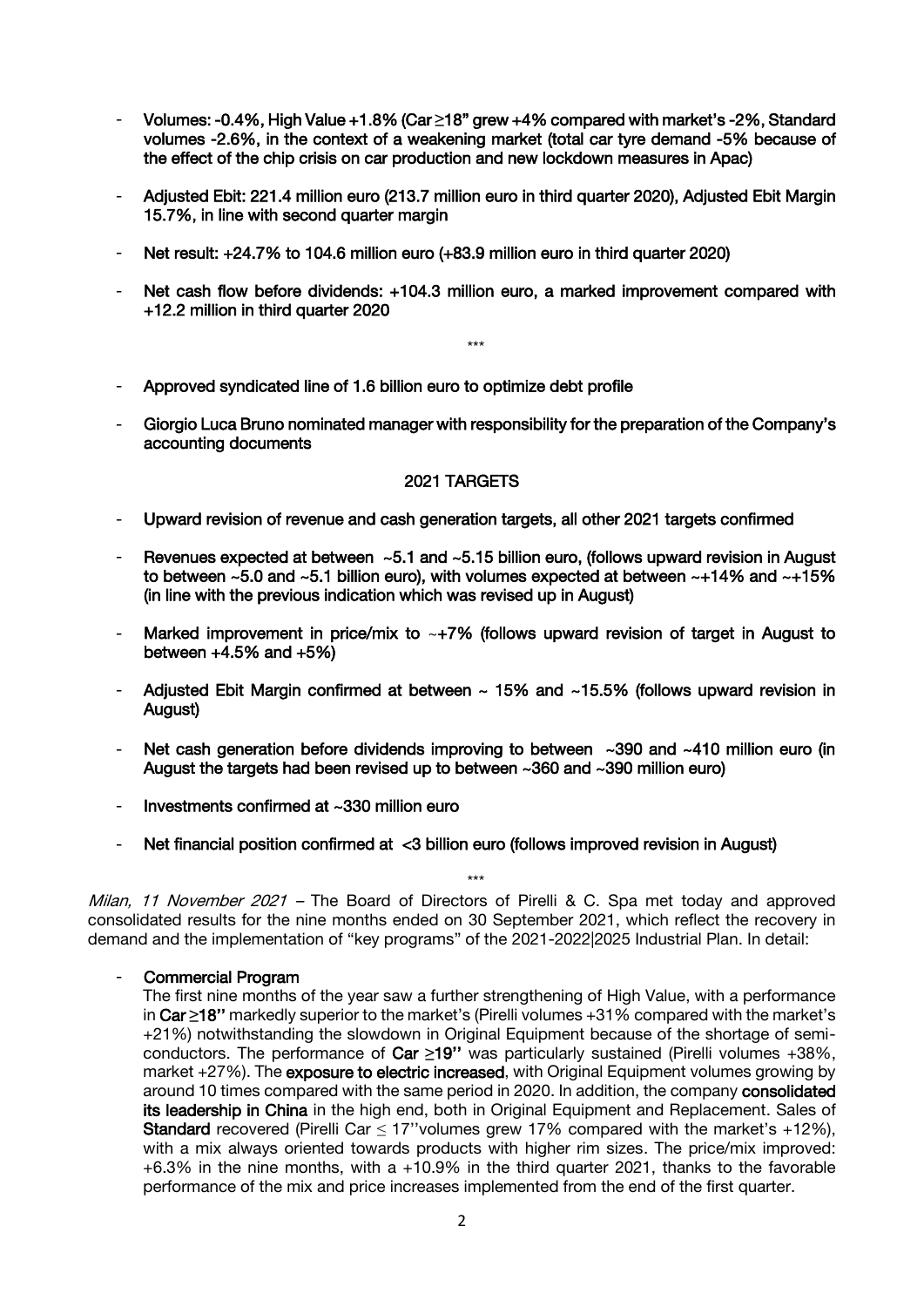#### Innovation Program

Over the course of the first nine months 240 technical homologations were obtained with the main Premium and Prestige car makers (equal to about 71% of the annual target) with around 85% in ≥19" rim sizes and about 45% in Specialties. The renewal of the product range continued with the introduction of 5 regional Replacement lines to respond to the different needs of consumers.

#### Competitiveness Program

Phase 2 of the efficiencies plan enabled the achievement of gross benefits of 110 million euro that more than offset the inflation of production factors: 59 million euro net efficiencies, equal to 74% of the annual target. The Competitiveness program involved product cost (*modularity* and design-to-cost), manufacturing (completion of the optimization of the industrial footprint and efficiency actions), SG&A costs (optimization of the logistics of the warehouse network and actions on purchase negotiations) and those related to the Organization (*digital transformation*).

#### - Operations Program

The return to optimal plant saturation levels continues, above 90% in the first nine months of 2021. The restructuring programs regarding the production structure were also concluded with the closure of the factory in Gravataì in Brazil and the subsequent transferal of moto production to Campinas and the reorganization of the factory at Burton-on-Trent in the UK, now focused on semi-finished products.

#### Digitalization Program

The actions to transform the company's key processes by 2023 continued, connecting in real time and integrating internal functions with partners / external clients through digital platforms and models of artificial intelligence.

On the Sustainability front, Pirelli continued in its commitment to safeguarding its people through the adoption, already begun at the beginning of the pandemic, of anti-Covid prevention and through initiatives – in cooperation with local authorities – to support the vaccine campaign by making available its own structures like Pirelli HangarBicocca. To support the business transformation for the development of a new generation of researchers and technicians, Pirelli intensified its training activities by launching, in the context of R&D, a Master Course for new hires in collaboration with the Politecnico di Milano. In the second quarter, underlining Pirelli commitment to the protection of the environment and local communities, the company launched - a world first - the production of tyres with Forest Stewardship Council (FSC) certification. The group's de-carbonization program continues: 100% of electricity acquired in Europe is renewable. Pirelli's commitment to ESG is acknowledged at world level with the confirmation of its inclusion, the sole company from the Automotive sector, in the United Nations' Global Compact LEAD. The company was confirmed, as well, in the Dow Jones Sustainability Index, as a global leader, and in the CDP Climate A list.

In the first nine months of 2021, Pirelli registered growth in the main economic indicators.

Revenues amounted to 3,979.3 million euro, with growth of 28.6% compared with the first nine months of 2020 thanks to the already mentioned performance of demand. Revenues saw organic growth of +31.0% (-2.4% the impact stemming from forex and Argentine hyperinflation). High Value accounted for 71.4% of group sales (71.2% in the first nine months of 2020), in line with the year's targets.

In the third quarter of 2021, revenues came to 1,414.5 million euro, a 10.7% increase compared with the third quarter of 2020 thanks to the positive price/mix performance. Organic revenue growth equaled +10.5% (+0.2% the effect of forex and Argentine hyperinflation).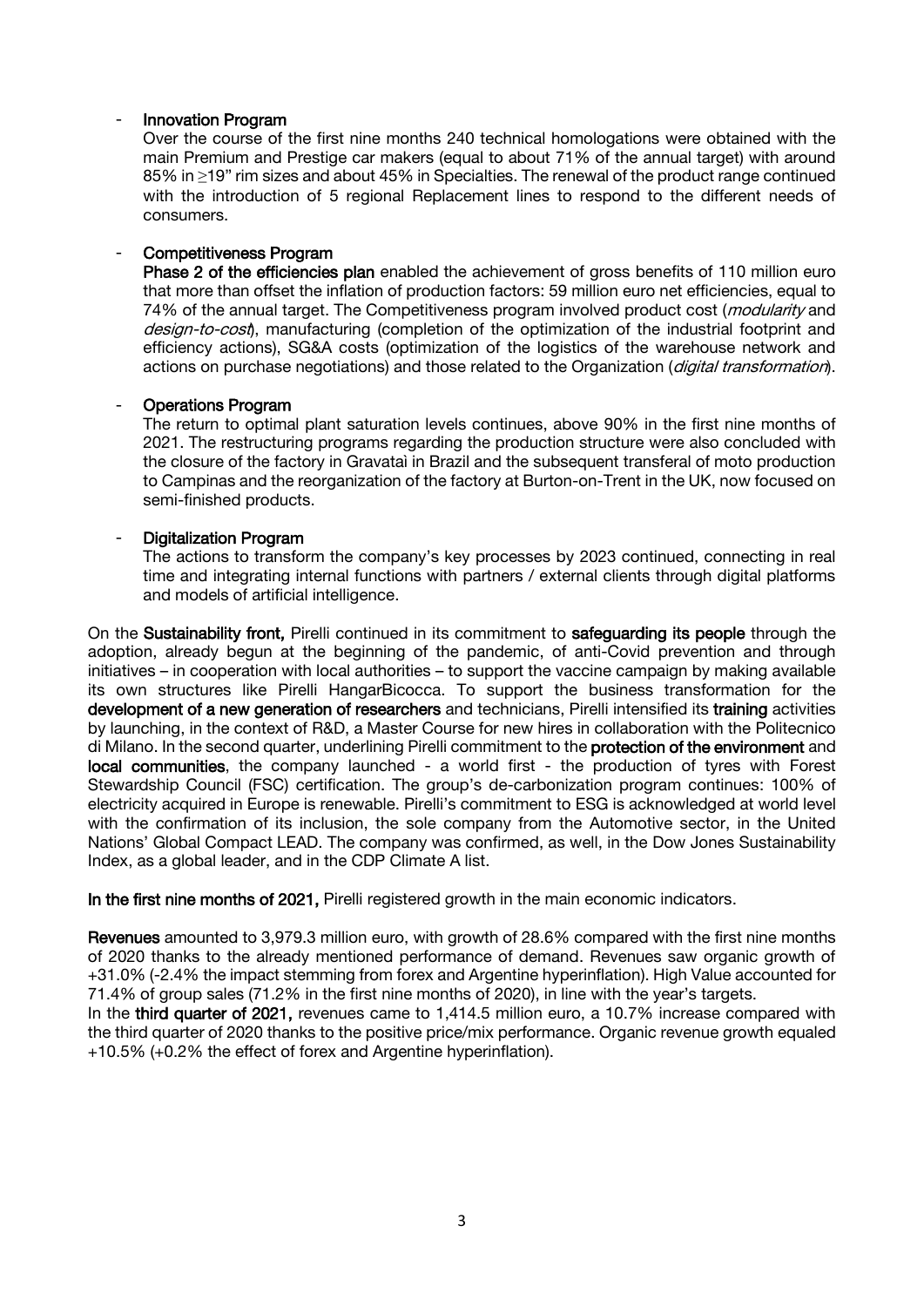| Revenue variants                 | 1 QTR<br>2021        | 2 QTR<br>2021         | 3 QTR<br>2021      | 9 M 2021             |
|----------------------------------|----------------------|-----------------------|--------------------|----------------------|
| <b>Volumes</b>                   | $+22.2%$             | $+69.9%$              | $-0.4%$            | $+24.7%$             |
| -High Value<br>- Standard        | $+29.3%$<br>$+15.4%$ | $+68.8\%$<br>$+72.9%$ | $+1.8%$<br>$-2.6%$ | $+27.8%$<br>$+21.8%$ |
| Price/Mix                        | $+2.3%$              | $+4.0%$               | $+10.9%$           | $+6.3%$              |
| Variation on like-for-like basis | $+24.5%$             | +73.9%                | $+10.5%$           | $+31.0%$             |
| Forex/Argentine hyperinflation   | $-6.1%$              | $-1.3%$               | $+0.2%$            | $-2.4%$              |
| <b>Total variation</b>           | $+18.4%$             | $+72.6%$              | $+10.7%$           | $+28.6%$             |

The volumes' performance in the first nine months (+24.7%) reflects the recovery in demand in the main Regions and involved High Value in particular (volumes +27.8%) but also Standard (+21.8%), with the strengthening of market share in both segments.

In particular in Car **≥**18", Pirelli posted an increase of 31%, above the market's performance (+21%):

- In Original Equipment, growth (+34% compared with the market's +15%) was supported by exposure to Premium and Prestige car makers, the consolidation of the client portfolio in North America and Apac and the growing demand for specific electric vehicle products;
- In the Replacement channel, Pirelli (volumes +30% compared with the market +24%) strengthened its share in the main Regions, thanks to the growth of High Value pull-through volumes and the launch of new dedicated lines.

Volumes of Car **≥**19" saw marked growth, registering an increase of +38% compared with the market +27%.

Volume growth in Car **≤**17" in the first nine months (+17%) was also more marked than that of the market (+12%) thanks to the strong recovery in demand in South America.

In the third quarter of 2021 the performance of global demand for car tyres (-5%) mainly reflects the market decline in Original Equipment (-20%), because of the shortage of semi-conductors; a slight gain in Replacement demand (+1%) which also discounts the impact of new lockdown measures in Apac. In this context, Pirelli volumes were -0.4% with different dynamics by segment: High Value +1.8% and Standard -2.6%. In the third quarter of 2021 Pirelli volumes in Car **≥**18" grew 4% compared with a 2% fall in market volumes. In Car **≤**17" the volumes' performance in the third quarter (-6%) was substantially in line with the market (-5%).

There was a sustained contribution from  $price/mix$  (+6.3% in the first nine months of 2021) thanks to price increases and improved product mixes in both segments, High Value and Standard. In the third quarter of 2021, the price/mix saw marked improvement: +10.9% supported by price increases and improved product and channel mix.

The impact of forex was negative (taking into account Argentine hyperinflation: -2.4% in the first nine months of 2021 (+0.2% in the third quarter 2021) influenced by the appreciation of the euro against the dollar and the main currencies of emerging markets (in particular South America and Russia).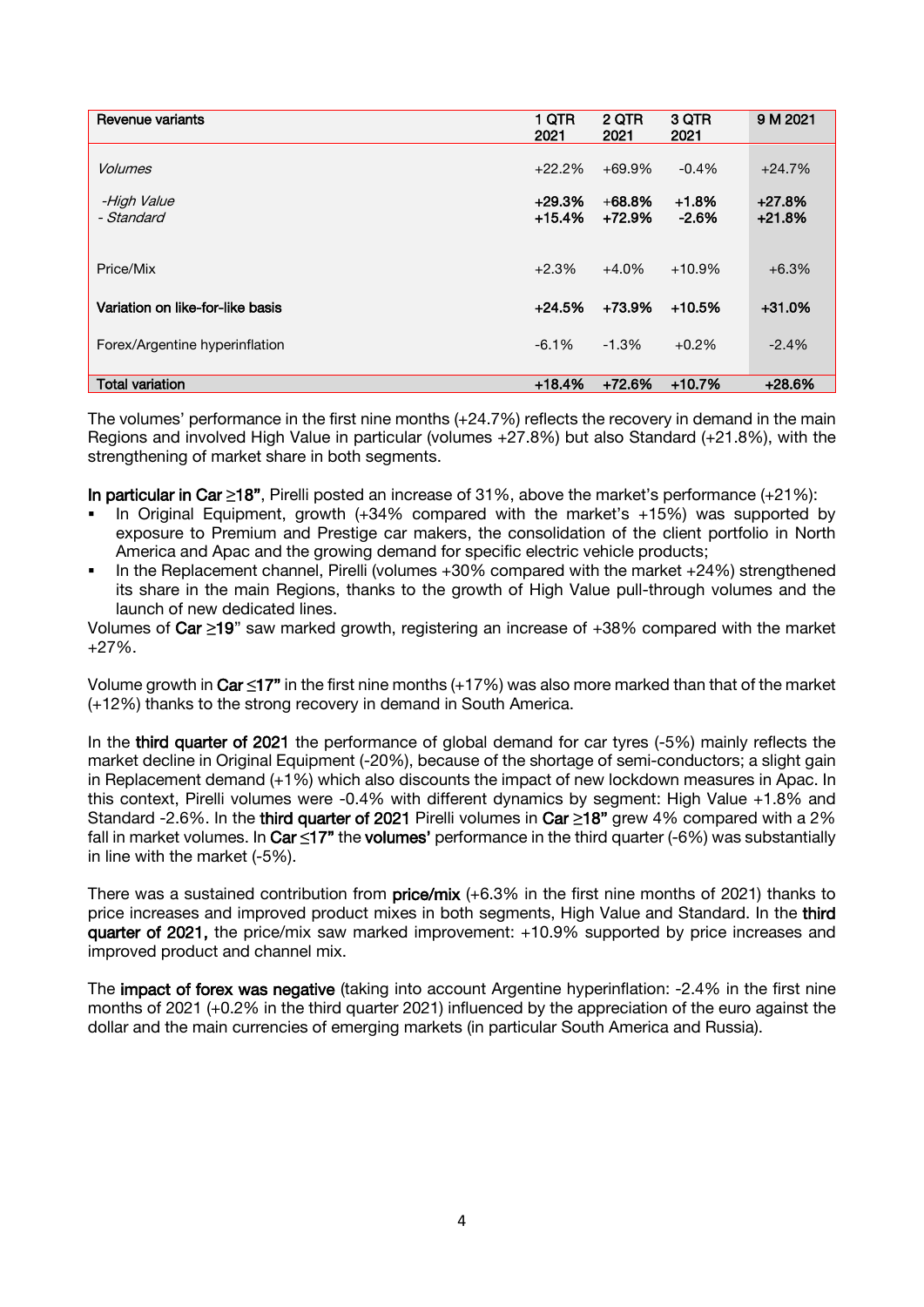# **Profitability**

| Profitability (euro millions) |            | 1 QTR 2021     | 2 QTR 2021     | 3 QTR 2021     | 9 M<br>2021    |
|-------------------------------|------------|----------------|----------------|----------------|----------------|
| <b>Adjusted Ebitda</b>        | % of sales | 266.5<br>21.4% | 307.4<br>23.3% | 320.1<br>22.6% | 894.0<br>22.5% |
| Ebitda                        |            | 223.5          | 278.5          | 304.8          | 806.8          |
|                               | % of sales | 18.0%          | 21.1%          | 21.5%          | 20.3%          |
| <b>Adjusted Ebit</b>          | % of sales | 168.8<br>13.6% | 208.6<br>15.8% | 221.4<br>15.7% | 598.8<br>15.0% |
| Ebit                          | % of sales | 97.4<br>7.8%   | 151.2<br>11.5% | 177.7<br>12.6% | 426.3<br>10.7% |

Adjusted ebit in the first nine months of 2021 was 598.8 million euro (280.4 million in the same period in 2020). The adjusted Ebit margin was 15.0%, an improvement compared with 9.1% in the first nine months of 2020 thanks to the contribution of internal levers (volume, price/mix, efficiencies) which more than offset the negatives of the external context (raw materials, inflation, forex impact).

In more detail, in the first nine months of 2021, adjusted Ebit reflects:

- the positive effect of volumes  $(+309.5$  million euro);
- the **positive effect of the price/mix** (+150.0 million euro) which more than offset the cost increase of raw materials (-113.7 million euro, including the relative forex impact), and the negative forex impact (-17.8 million euro);
- the positive effect of Phase 2 of the Competitiveness Plan which generated structural efficiencies of 109.7 million euro which more than offset the effects of inflation (-50.6 million euro), the "reversal impact" of the Covid Plan of -22.7 million euro (equal to the balance between -70.7 million euro of discretionary costs related to activities suspended in 2020 because of the pandemic and the benefits stemming from greater plant utilization equal to 48.0 million euro) and amortizations (-8.0 million euro);
- the increase of Other Costs (-38.0 million euro in the nine months, mainly concentrated in the first quarter) which is the balance between greater R&D and marketing costs for High Value (- 33.0 million euro), greater provisions (-36.5 million euro) for the long and short term management incentive schemes (the latter cancelled in 2020) and the benefit (+31.5 million euro) stemming both from the normalization of costs' seasonality compared with 2020 and the positive impact of the reconstitution of inventories.

In the third quarter of 2021, Adjusted Ebit grew 4% to 221.4 million euro, thanks to the contribution of the price/mix that compensated by 1.3 times for the impact of raw materials and forex. The Adjusted Ebit margin was 15.7% (in line with the previous quarter, 16.7% in third quarter 2020) and reflects the reversal impact of the Covid action plan of -12.3 million euro.

Ebit was 426.3 million euro (+95.6 million euro in the first nine months of 2020) and includes:

- amortization of intangible assets identified in the context of PPA of 85.3 million euro (substantially in line with the first nine months of 2020);
- one-off, non-recurring and restructuring charges and other of 73.9 million euro (66.2 million euro in the first nine months of 2020) mainly relating to actions to rationalize structures, as well as the retention plan (approved by the Board on 26 February 2018) of 4.6 million euro (6 million euro in the first nine months of 2020);
- direct costs linked to the Covid-19 emergency of 13.3 million euro (32.6 million in the first nine months of 2020), mainly linked to personal protection materials.

The result from equity investments was +1.6 million euro compared with -6.1 million euro in the first nine months of 2020.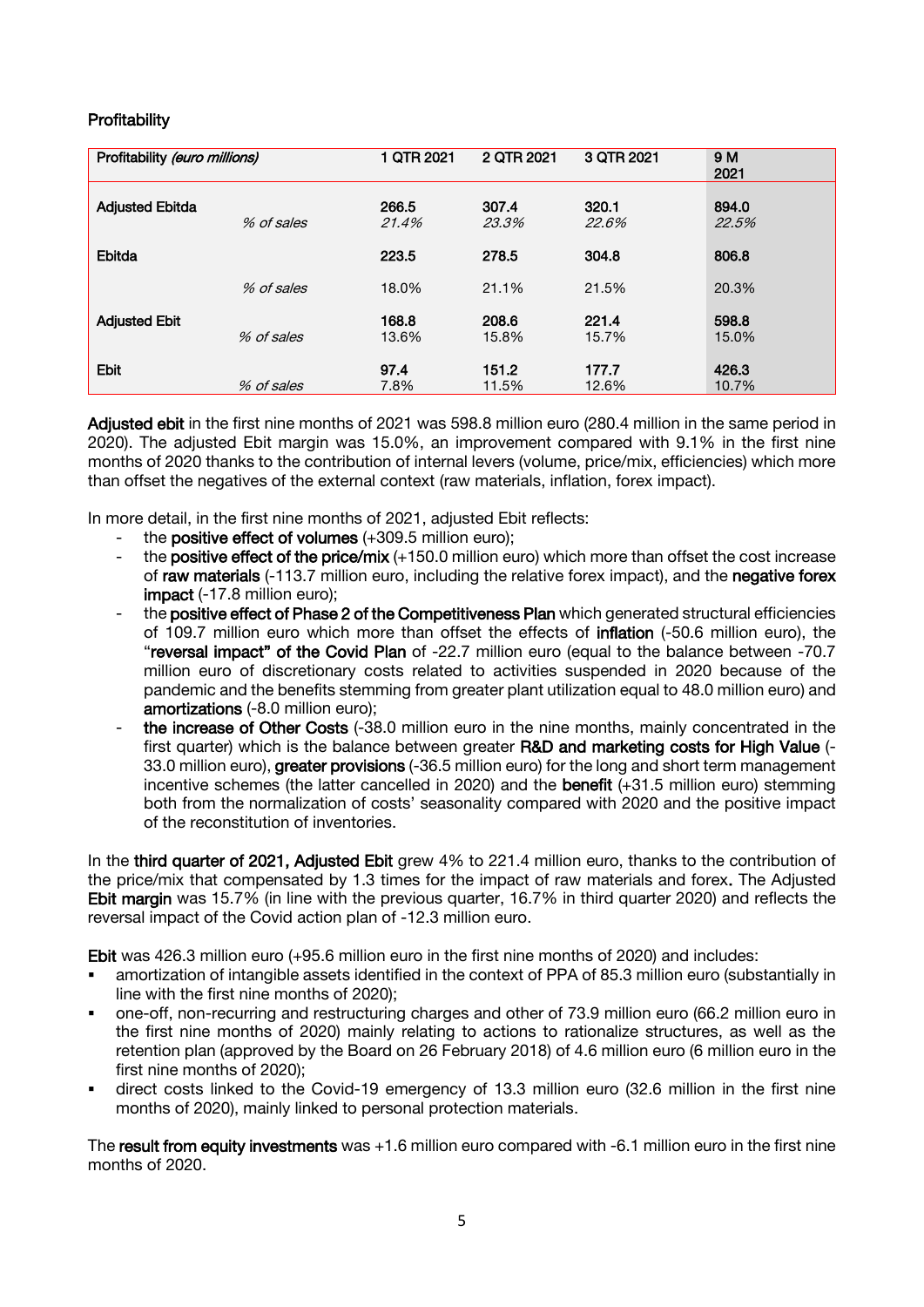Net financial charges in the first nine months of 2021 diminished by 6.4 million euro to 106.9 million euro (113.3 million euro in the same period of 2020). The reduction reflects greater charges on central debt mainly because of the temporary worsening of the leverage due to Covid – more than offset by the benefits stemming from financial management at the local level.

The cost of debt on an annual basis (calculated on the last 12 months) was at the end of September 2.41% (1.94% on 31 December 2020) and reflects the company's expectations in 2021 following the dynamics of central debt outlined above.

Taxes in the first nine months of 2021 amounted to -84.8 million euro against a pretax profit of 321 million euro, with a tax rate of 26.4%, in line with the tax rate expected for 2021.

The net result in the first nine of 2021 was +236.2 million euro (compared with a loss of 17.8 million euro in the first nine months of 2020). In the third quarter of 2021, the net result was +104.6 million euro (+83.9 million euro in the third quarter of 2020).

The net cash flow before dividends in the first nine months of 2021 was -376.7 million euro, an improvement of 368.6 million euro compared with -745.3 million euro in the first nine months of 2020 and 252.2 million euro compared with -628.9 million euro in the first nine months of 2019. The trend was chiefly underpinned by improved net cash flow from operations management: -84.5 million euro in the period (compared with -493.3 million in the first nine months of 2020 and -252.1 million in the first nine months of 2019), which benefits, beyond the improved operating result, from lower cash absorption linked to working capital, thanks to the attentive management of inventories (18.8% as a percentage of sales in the last 12 months, in line with the first nine months of 2020 but a two basis point improvement compared with the same period of 2019) and debts' performance (which also benefit from the low level of investments carried out in the fourth quarter of 2020).

The net cash flow improved by 288.8 million euro compared with the first nine months of 2020 and was equal to –456.5 million euro (-745.3 million euro in the first nine months of 2020).

In the third quarter of 2021 the net cash flow before dividends was positive 104.3 million euro, compared with +12.2 million euro in the same period of 2020 and +11.6 million euro in the third quarter of 2019, thanks to the already mentioned dynamics of working capital.

The Net Financial Position on 30 September 2021 was -3,714.9 million euro (-3,258.4 million euro on 31 December 2020, -4,252.5 million euro on 30 September 2020 and -3,818.7 million euro on 30 June 2021).

The liquidity margin, 1,540 million euro on 30 September 2021, guarantees the coverage of debt maturities towards banks and other financiers up to the first half of 2023, thanks in part to the company's right to extend bank debt maturing in 2022 for an additional two years.

\*\*\*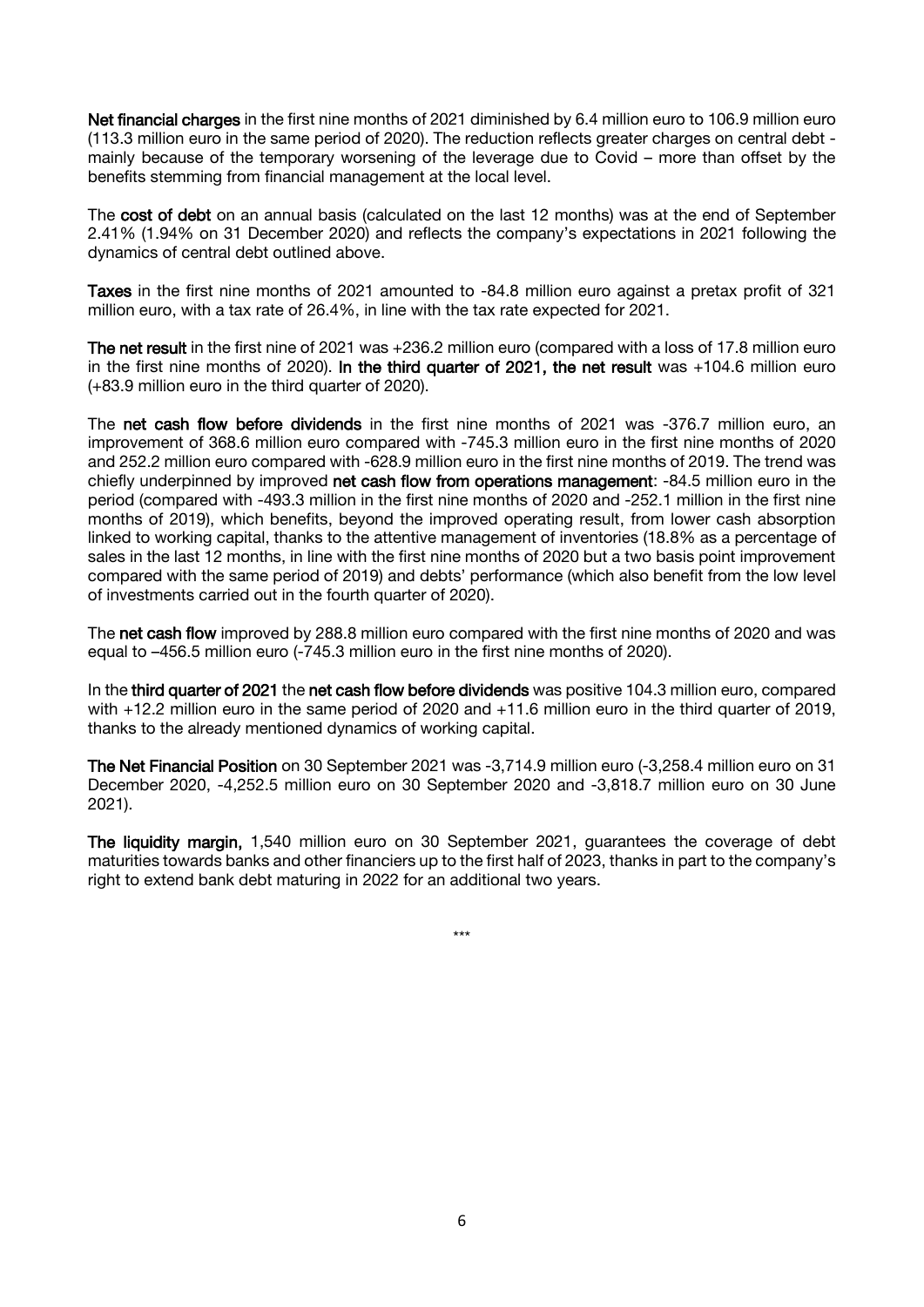### 2021 Targets

| (euro billions)                             | August 2021          | November 2021          |
|---------------------------------------------|----------------------|------------------------|
| Revenues                                    | $~5.0 \div 5.1$      | $~5.1 \div 5.15$       |
| Adjusted Ebit Margin                        | $~15\% \div 15.5\%$  | $~15\% \div 15.5\%$    |
| <b>Investments</b><br>% of revenues         | ~10.33<br>$~17\%$    | ~10.33<br>$~1 - 6.5\%$ |
| Net cash flow<br>before dividends           | $~10.36 \div 0.39$   | $~10.39 \div 0.41$     |
| Net financial position<br>NFP / Adj. Ebitda | < 3.0<br>$\leq$ 2.6x | < 3.0<br>$\leq$ 2.6x   |
| <b>ROIC</b><br>post taxes                   | ≥16%                 | $\geq 16\%$            |

### Market outlook and 2021 targets

In 2021 Pirelli foresees an increase in demand for tyres at the global level of about +7%, a decline from the previously indicated +10%, because of the prolongation of the semi-conductor crisis throughout the entire automotive supply chain. In particular, in the Original Equipment channel the market is expected to decline by 1% (compared with the previous indication of +6%). On the other hand, the forecast growth of the Replacement channel is confirmed at +10% in 2021.

The High Value segment is again confirmed as the most resilient with global demand for Car  $\geq$ 18" seen growing by 12%. In particular:

- In the Replacement channel estimated growth of  $+18%$  is confirmed
- In the Original Equipment channel the estimate has been revised to  $+3\%$  (in August  $+10\%$ )

In the Standard segment, the market is expected to grow by *mid-single-digits* (+6% compared with +8% indicated in August).

In light of the market outlook and results obtained in the first nine months, Pirelli has revised upwards its 2021 revenue and cash generation targets while confirming all the other targets for the year:

- Revenues between  $~5.1$  and  $~5.15$  billion euro (in August target had been revised up to between  $\sim$  5.0 and  $\sim$  5.1 billion euro, with:
	- Volume growth between  $+-14\%$  and  $+-15\%$  (in line with the previous targets which had been revised up in August,
	- a marked improvement in price/mix to  $\sim +7\%$  (in August the target had been revised up to between +4.5% and 5%) thanks to further price increases and a more favourable mix
	- Impact of exchange rates improved to -2% (previous indication -2.5% / -2%)
- Adjusted Ebit margin confirmed at between ~15% and ~15.5% (target revised up in August). The impact of raw materials – expected to be higher than previous indications – and the effect of exchange rates will be more than offset by the greater contribution from price/mix.
- Net cash flow before dividends improving to between 390 and 410 million euro (in August the target was revised up to between 360 and 390 million), thanks to the operating performance and efficient management of working capital.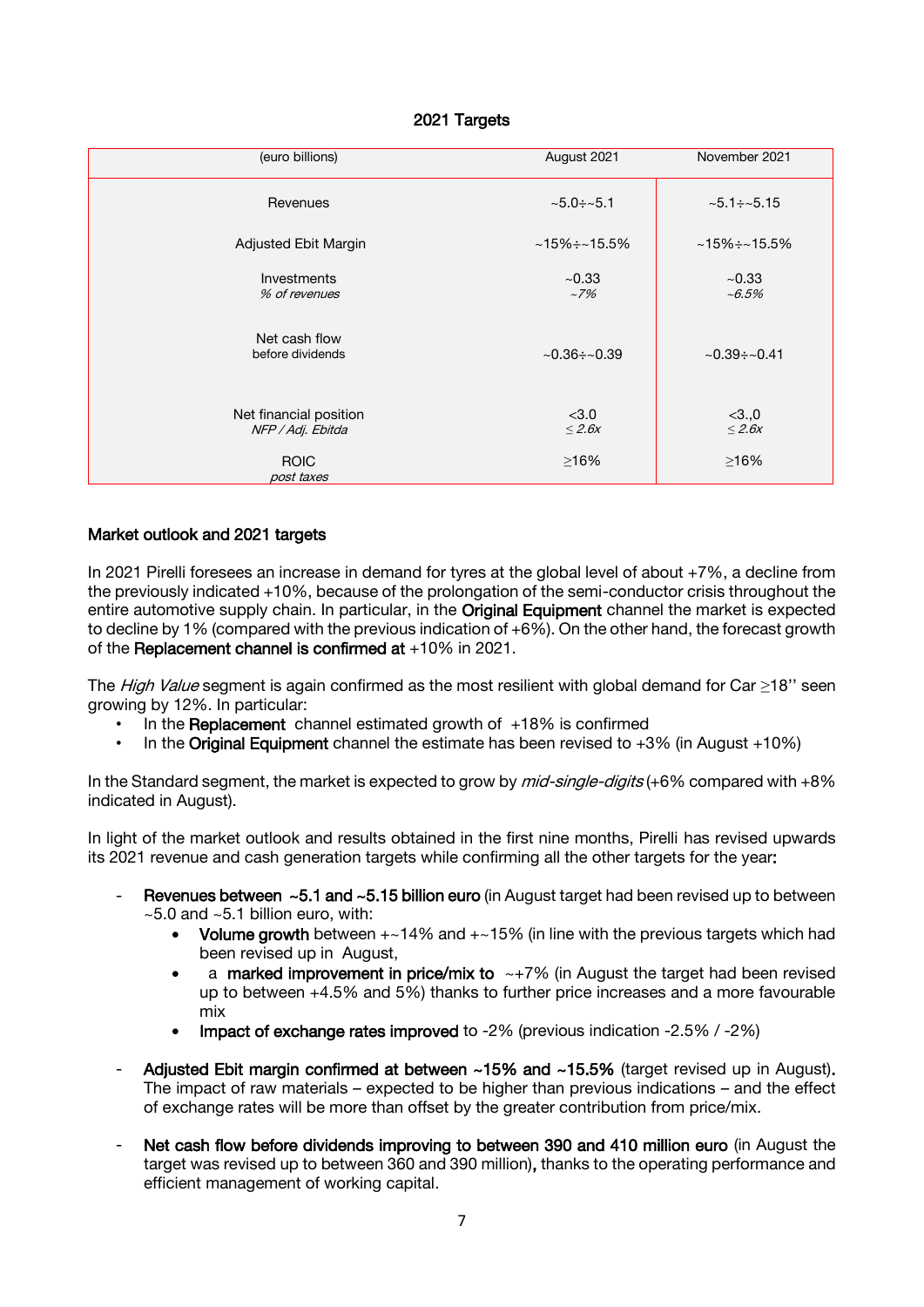- Investments confirmed at around 330 million euro
- Net financial position confirmed at <3 billion euro (target was improved in August)

\*\*\*

### Syndicated line of 1.6 billion approved to optimize debt profile

The Board of Directors today approved a syndicated line, which will be finalized in the coming months, for a total of 1.6 billion euro that will be used to refinance and/or substitute bank lines maturing in June 2022. The operation will enable the optimization of the debt profile by lengthening maturities.

### Giorgio Luca Bruno nominated manager indicated for the preparation of company accounting documents

The Board of Directors – following the favorable opinion of the Board of Statutory Auditors and the verification of the requisites indicated in the Bylaws – decided to nominate from 11 November 2021 Mr. Giorgio Luca Bruno as the manager indicated for the preparation of company accounting documents, replacing Francesco Tanzi who, as announced to the market on 7 September 2021, will be leaving the Company.

Mr. Giorgio Luca Bruno's curriculum vitae is available on the Company website.

Mr. Giorgio Luca Bruno possesses 500 Pirelli shares.

#### Significant events after the end of the quarter

On 28 October 2021, Pirelli announced the launch of 3-year project in the Indonesian forest of Hutan Harapan, in collaboration with the BMW Group and BirdLife International, which entails activities aimed at supporting local communities, conserving the forests and protecting at risk animal species.

#### Calendar of 2022 Company Events

Pirelli will publish the calendar of 2022 Company events to the market by 31 December 2021.

#### Conference call

The results to 30 September 2021 will be illustrated today, 11 November 2021, at 18.30 via a conference call with remarks from the Executive Vice Chairman and CEO of Pirelli & C. SpA, Marco Tronchetti Provera, and the top management. Journalists will be able to follow the presentation by telephone, with the option of asking questions, at +39 02 805 88 27. The presentation will also be webcast in real time at the Company website [www.pirelli.com](http://www.pirelli.com/) in the Investor section where the slides will also be available.

\*\*\*

\*\*\* The intermediate report through 30 September 2021 will be available to the public today at the Company's legal headquarters, as well as published at the Company's website [\(www.pirelli.com\)](http://www.pirelli.com/) and at eMarket Storage [\(www.emarketstorage.com\)](http://www.emarketstorage.com/).

The manager indicated for the preparation of Company's accounting documents of Pirelli & C. S.p.A., Mr. Francesco Tanzi, declares in accordance with paragraph 2 of article 154 bis of the Testo Unico della Finanza that the accounting information contained in this press release corresponds to the results in documents, books and accounting scripts.

\*\*\*

Pirelli Press Office – Tel. +39 02 64424270 – [pressoffice@pirelli.com](mailto:pressoffice@pirelli.com) Pirelli Investor Relations – Tel. +39 02 64422949 – [ir@pirelli.com](mailto:ir@pirelli.com) [www.pirelli.com](http://www.pirelli.com/)

\*\*\*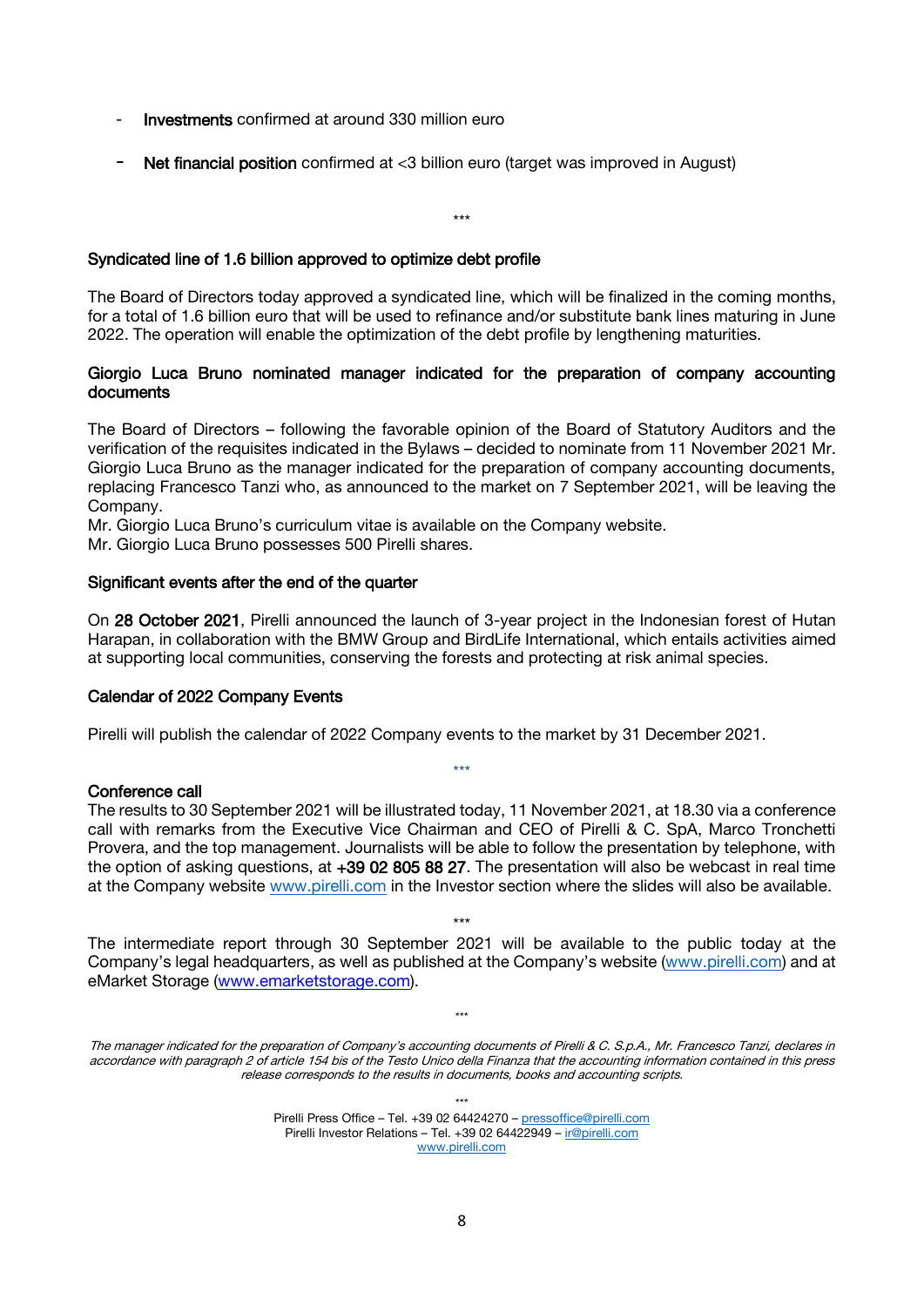# Pirelli – Economic data to 30.09.2021

| (in millions of euro)      |                                                                                                                                                                                                                                                                                                                                                                                                                                                     | 1/1 - 09/30/2021 | 1/1 - 09/30/2020 |
|----------------------------|-----------------------------------------------------------------------------------------------------------------------------------------------------------------------------------------------------------------------------------------------------------------------------------------------------------------------------------------------------------------------------------------------------------------------------------------------------|------------------|------------------|
| <b>Net sales</b>           |                                                                                                                                                                                                                                                                                                                                                                                                                                                     | 3.979,3          | 3.093,8          |
| <b>EBITDA</b> adjusted (°) |                                                                                                                                                                                                                                                                                                                                                                                                                                                     | 894,0            | 577,3            |
| % of net sales             |                                                                                                                                                                                                                                                                                                                                                                                                                                                     | 22,5%            | 18,7%            |
| EBITDA(°°)                 |                                                                                                                                                                                                                                                                                                                                                                                                                                                     | 806,8            | 478,5            |
| % of net sales             |                                                                                                                                                                                                                                                                                                                                                                                                                                                     | 20,3%            | 15,5%            |
| <b>EBIT adjusted</b>       |                                                                                                                                                                                                                                                                                                                                                                                                                                                     | 598,8            | 280,4            |
| % of net sales             |                                                                                                                                                                                                                                                                                                                                                                                                                                                     | 15,0%            | 9,1%             |
| Adjustments:               | - amortisation of intangible assets included in PPA                                                                                                                                                                                                                                                                                                                                                                                                 | (85,3)           | (86, 0)          |
|                            | - non-recurring, restructuring expenses and other                                                                                                                                                                                                                                                                                                                                                                                                   | (73,9)           | (66,2)           |
|                            | - COVID-19 direct costs                                                                                                                                                                                                                                                                                                                                                                                                                             | (13,3)           | (32,6)           |
| <b>EBIT</b>                |                                                                                                                                                                                                                                                                                                                                                                                                                                                     | 426,3            | 95,6             |
| % of net sales             |                                                                                                                                                                                                                                                                                                                                                                                                                                                     | 10,7%            | 3,1%             |
|                            | Net income/(loss) from equity investments                                                                                                                                                                                                                                                                                                                                                                                                           | 1,6              | (6,1)            |
|                            | Financial income/(expenses) (°°)                                                                                                                                                                                                                                                                                                                                                                                                                    | (106.9)          | (113,3)          |
|                            | Net income/(loss) before taxes                                                                                                                                                                                                                                                                                                                                                                                                                      | 321,0            | (23, 8)          |
| Taxes                      |                                                                                                                                                                                                                                                                                                                                                                                                                                                     | (84, 8)          | 6,0              |
| Tax rate %                 |                                                                                                                                                                                                                                                                                                                                                                                                                                                     | 26,4%            | 25,0%            |
| Net income/(loss)          |                                                                                                                                                                                                                                                                                                                                                                                                                                                     | 236,2            | (17, 8)          |
|                            | Eanings/(loss) per share (in euro per share)                                                                                                                                                                                                                                                                                                                                                                                                        | 0,22             | (0,02)           |
|                            | Net income/(loss) adjusted                                                                                                                                                                                                                                                                                                                                                                                                                          | 360,1            | 115,2            |
|                            | [Net income/(loss) attributable to owners of the Parent Company                                                                                                                                                                                                                                                                                                                                                                                     | 224,0            | (23,5)           |
|                            | $(^\circ)$ The adjustments refer to one-off, non-recurring and restructuring expenses to the amount of euro 69.3 million (euro 60.2 million for the<br>first nine months of 2020), to expenses relative to the retention plan approved by the Board of Directors on February 26, 2018 to the amount<br>of euro 4.6 million (euro 6.0 million for the first nine months of 2020), and COVID-19 direct costs to the amount of euro 13.3 million (euro |                  |                  |

32.6 million for the first nine months of 2020).

( $^{\circ\circ}$ ) This item includes the impacts deriving from the application of the accounting standard IFRS 16 – Leases, on EBITDA to the amount of euro +76.2 million (euro +77.6 million for the first nine months of 2020), and on financial expenses to the amount of euro -15.8 million (euro -16.6 million for the first nine months of 2020).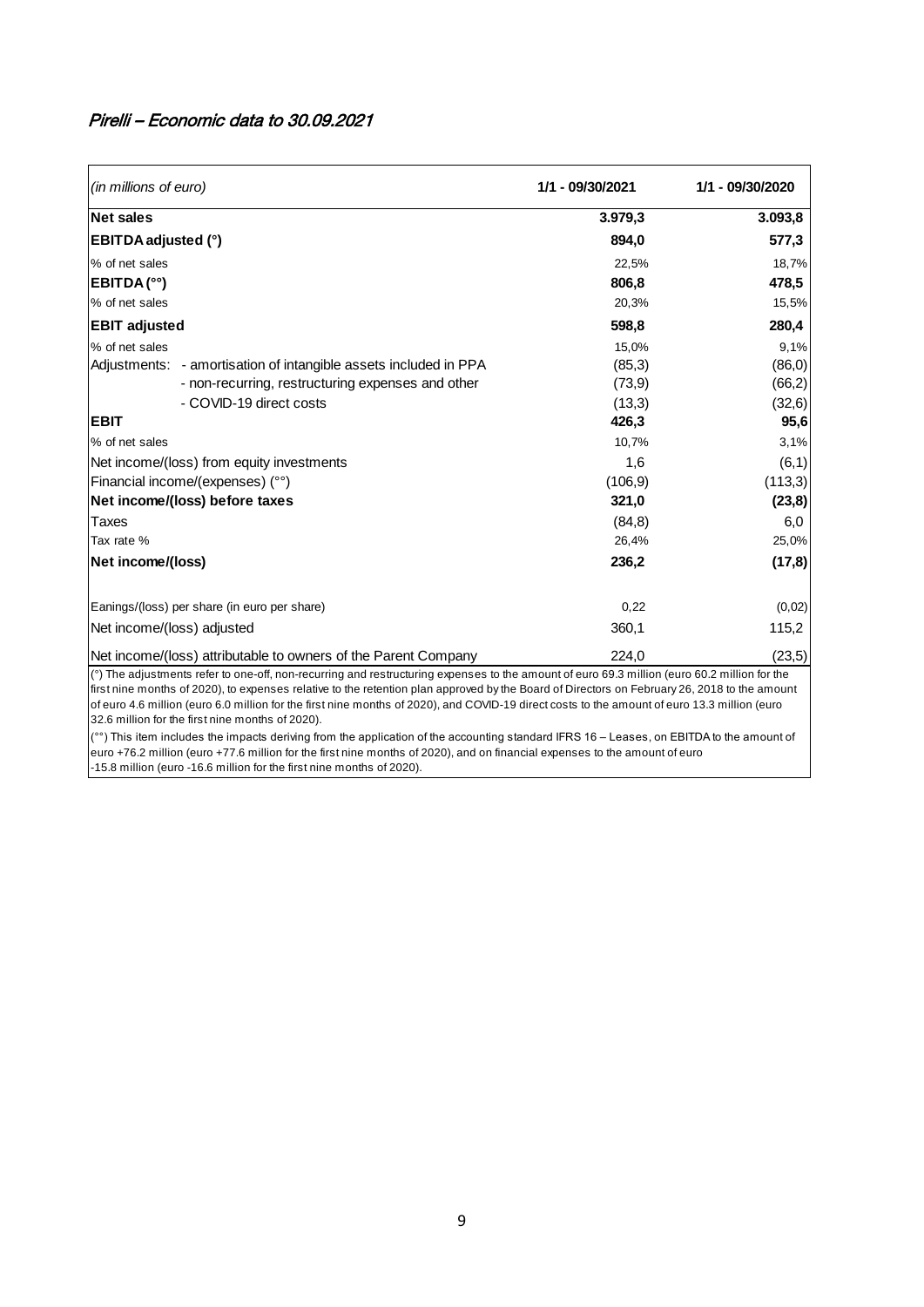# Pirelli – Balance sheet data to 30.09.2021

| Other receivables/other payables<br>Investments in intangible and owned tangible assets (CapEx) |                    |                          | 8.822,5<br>973,7<br>939,4<br>(1.043, 9)<br>869,2<br>16,8%<br>(29,5)<br>839,7<br>16,2%<br>9.662,2<br>4.910,9 |                      | 8.857,1<br>836,4<br>597,7<br>(1.268, 0)<br>166,1<br>3,9%<br>(25, 6)<br>140,5<br>3,3% |                             | 8.908,8<br>824,7<br>949,1<br>(808, 4)<br>965,4<br>22,0% |
|-------------------------------------------------------------------------------------------------|--------------------|--------------------------|-------------------------------------------------------------------------------------------------------------|----------------------|--------------------------------------------------------------------------------------|-----------------------------|---------------------------------------------------------|
|                                                                                                 |                    |                          |                                                                                                             |                      |                                                                                      |                             |                                                         |
|                                                                                                 |                    |                          |                                                                                                             |                      |                                                                                      |                             |                                                         |
|                                                                                                 |                    |                          |                                                                                                             |                      |                                                                                      |                             |                                                         |
|                                                                                                 |                    |                          |                                                                                                             |                      |                                                                                      |                             |                                                         |
|                                                                                                 |                    |                          |                                                                                                             |                      |                                                                                      |                             |                                                         |
|                                                                                                 |                    |                          |                                                                                                             |                      |                                                                                      |                             |                                                         |
|                                                                                                 |                    |                          |                                                                                                             |                      |                                                                                      |                             | 50,8                                                    |
|                                                                                                 |                    |                          |                                                                                                             |                      |                                                                                      |                             | 1.016,2                                                 |
|                                                                                                 |                    |                          |                                                                                                             |                      |                                                                                      |                             | 23,2%                                                   |
|                                                                                                 |                    |                          |                                                                                                             |                      | 8.997,6                                                                              |                             | 9.925,0                                                 |
|                                                                                                 |                    |                          |                                                                                                             |                      |                                                                                      |                             |                                                         |
|                                                                                                 |                    |                          |                                                                                                             |                      | 4.551,9                                                                              |                             | 4.403,9                                                 |
|                                                                                                 |                    |                          | 1.036,4                                                                                                     |                      | 1.187,3                                                                              |                             | 1.268,6                                                 |
|                                                                                                 |                    |                          | 3.714,9                                                                                                     |                      | 3.258,4                                                                              |                             | 4.252,5                                                 |
|                                                                                                 |                    |                          | 4.786,9                                                                                                     |                      | 4.447,4                                                                              |                             | 4.306,3                                                 |
|                                                                                                 |                    |                          | 213,3                                                                                                       |                      | 140,0                                                                                |                             | 106,1                                                   |
|                                                                                                 |                    |                          | 59,6                                                                                                        |                      | 68,5                                                                                 |                             | 62,2                                                    |
|                                                                                                 |                    |                          | 177,3                                                                                                       |                      | 194,6                                                                                |                             | 143,5                                                   |
|                                                                                                 |                    |                          | 4,5%                                                                                                        |                      | 4,5%                                                                                 |                             | 4,6%                                                    |
|                                                                                                 |                    |                          | 166,3                                                                                                       |                      | 182,5                                                                                |                             | 135,2                                                   |
|                                                                                                 |                    |                          |                                                                                                             |                      |                                                                                      |                             | 6,1%                                                    |
|                                                                                                 |                    |                          |                                                                                                             |                      |                                                                                      |                             | 30.154                                                  |
|                                                                                                 |                    |                          |                                                                                                             |                      |                                                                                      |                             |                                                         |
|                                                                                                 |                    |                          |                                                                                                             |                      |                                                                                      |                             | 19                                                      |
|                                                                                                 |                    | 2 Q                      |                                                                                                             |                      |                                                                                      |                             |                                                         |
| 2020                                                                                            |                    |                          |                                                                                                             |                      |                                                                                      |                             |                                                         |
|                                                                                                 |                    | 2021                     | 2020                                                                                                        | 3Q<br>2021           | 2020                                                                                 | cumulative at 09/30<br>2021 | 2020                                                    |
| 168,8                                                                                           | 141,1              | 208,6                    | (74, 4)                                                                                                     | 221,4                | 213,7                                                                                | 598,8                       | 280,4                                                   |
| 97,7                                                                                            | 103,1              | 98,8                     | 98,1                                                                                                        | 98,7                 | 95,7                                                                                 | 295,2                       |                                                         |
| (89, 8)                                                                                         | (56, 6)            | (63, 0)                  | (24, 8)                                                                                                     | (60, 5)              | (24,7)                                                                               | (213, 3)                    |                                                         |
| (26,7)<br>(717,2)                                                                               | (22, 9)<br>(861,2) | (23,2)<br>73,3           | (24,1)<br>131,9                                                                                             | (9,7)<br>(61,7)      | (15,2)<br>(173, 0)                                                                   | (59, 6)<br>(705, 6)         | 296,9<br>(106, 1)<br>(62,2)<br>(902, 3)                 |
| (567,2)                                                                                         | (696, 5)           | 294,5                    | 106,7                                                                                                       | 188,2                | 96,5                                                                                 | (84, 5)                     |                                                         |
| (40, 0)                                                                                         | (32,5)             | (31,8)                   | (40,6)                                                                                                      | (35, 1)              | (40,2)                                                                               | (106, 9)                    | (493, 3)<br>(113, 3)                                    |
| (37,1)                                                                                          | (31,4)             | (34, 9)                  | (22, 4)                                                                                                     | (26, 8)              | (16, 2)                                                                              | (98, 8)                     | (70, 0)                                                 |
| (28, 9)                                                                                         | (20,7)             | (40, 4)                  | (28,2)                                                                                                      | (33, 4)              | (42, 4)                                                                              | (102, 7)                    | (91, 3)                                                 |
| 15,9                                                                                            | 27,6               | (14, 9)                  | (19,5)                                                                                                      | 11,4                 | 14,5                                                                                 | 12,4                        | 22,6                                                    |
| (657, 3)                                                                                        | (753, 5)           | 172,5                    | (4,0)                                                                                                       | 104,3                | 12,2                                                                                 | (380, 5)                    | (745, 3)                                                |
| 3,8                                                                                             |                    | $\overline{\phantom{a}}$ |                                                                                                             |                      | $\omega$                                                                             | 3,8                         |                                                         |
| (653, 5)                                                                                        | (753, 5)           | 172,5<br>(79,3)          | (4, 0)                                                                                                      | 104,3<br>(0,5)       | 12,2                                                                                 | (376, 7)<br>(79, 8)         | (745,3)                                                 |
|                                                                                                 | 1 Q                |                          |                                                                                                             | 5,9%<br>30.523<br>18 |                                                                                      | 6,0%<br>30.510<br>19        |                                                         |

### Financial statement to 30.09.2021

| (in millions of euro)                                                         | 1 Q      |          | 2 Q     |                | 3Q      |                          | cumulative at 09/30 |          |
|-------------------------------------------------------------------------------|----------|----------|---------|----------------|---------|--------------------------|---------------------|----------|
|                                                                               | 2021     | 2020     | 2021    | 2020           | 2021    | 2020                     | 2021                | 2020     |
| <b>EBIT</b> adjusted                                                          | 168,8    | 141,1    | 208,6   | (74, 4)        | 221,4   | 213,7                    | 598,8               | 280,4    |
| Amortisation and depreciation (excluding PPA amortisation)                    | 97,7     | 103,1    | 98,8    | 98,1           | 98,7    | 95,7                     | 295,2               | 296,9    |
| Investments in intangible and owned tangible assets (CapEx)                   | (89, 8)  | (56, 6)  | (63,0)  | (24, 8)        | (60, 5) | (24,7)                   | (213,3)             | (106, 1) |
| Increases in right of use                                                     | (26,7)   | (22, 9)  | (23,2)  | (24,1)         | (9,7)   | (15,2)                   | (59,6)              | (62, 2)  |
| Change in working capital / other                                             | (717,2)  | (861, 2) | 73,3    | 131,9          | (61,7)  | (173,0)                  | (705, 6)            | (902, 3) |
| Operating net cash flow                                                       | (567,2)  | (696, 5) | 294,5   | 106,7          | 188,2   | 96,5                     | (84, 5)             | (493, 3) |
| Financial income / (expenses)                                                 | (40, 0)  | (32,5)   | (31,8)  | (40, 6)        | (35,1)  | (40,2)                   | (106, 9)            | (113, 3) |
| Taxes paid                                                                    | (37,1)   | (31,4)   | (34.9)  | (22, 4)        | (26, 8) | (16, 2)                  | (98, 8)             | (70, 0)  |
| Cash Out for non-recurring, restructuring expenses / other                    | (28.9)   | (20,7)   | (40, 4) | (28,2)         | (33, 4) | (42, 4)                  | (102,7)             | (91,3)   |
| Differences from foreign currency translation / other                         | 15,9     | 27,6     | (14, 9) | (19,5)         | 11,4    | 14,5                     | 12,4                | 22,6     |
| Net cash flow before dividends, extraordinary transactions and<br>investments | (657, 3) | (753, 5) | 172,5   | (4,0)          | 104,3   | 12,2                     | (380, 5)            | (745, 3) |
| (Acquisition) / Disposals of investments                                      | 3.8      |          |         |                |         |                          | 3.8                 |          |
| Net cash flow before dividends paid by the Parent Company                     | (653, 5) | (753, 5) | 172,5   | (4,0)          | 104,3   | 12,2                     | (376, 7)            | (745, 3) |
| Dividends paid by the Parent Company                                          |          |          | (79,3)  | $\overline{a}$ | (0,5)   | $\overline{\phantom{0}}$ | (79, 8)             |          |
| Net cash flow                                                                 | (653, 5) | (753, 5) | 93,2    | (4,0)          | 103,8   | 12,2                     | (456, 5)            | (745, 3) |

#### ALTERNATIVE PERFORMANCE INDICATORS